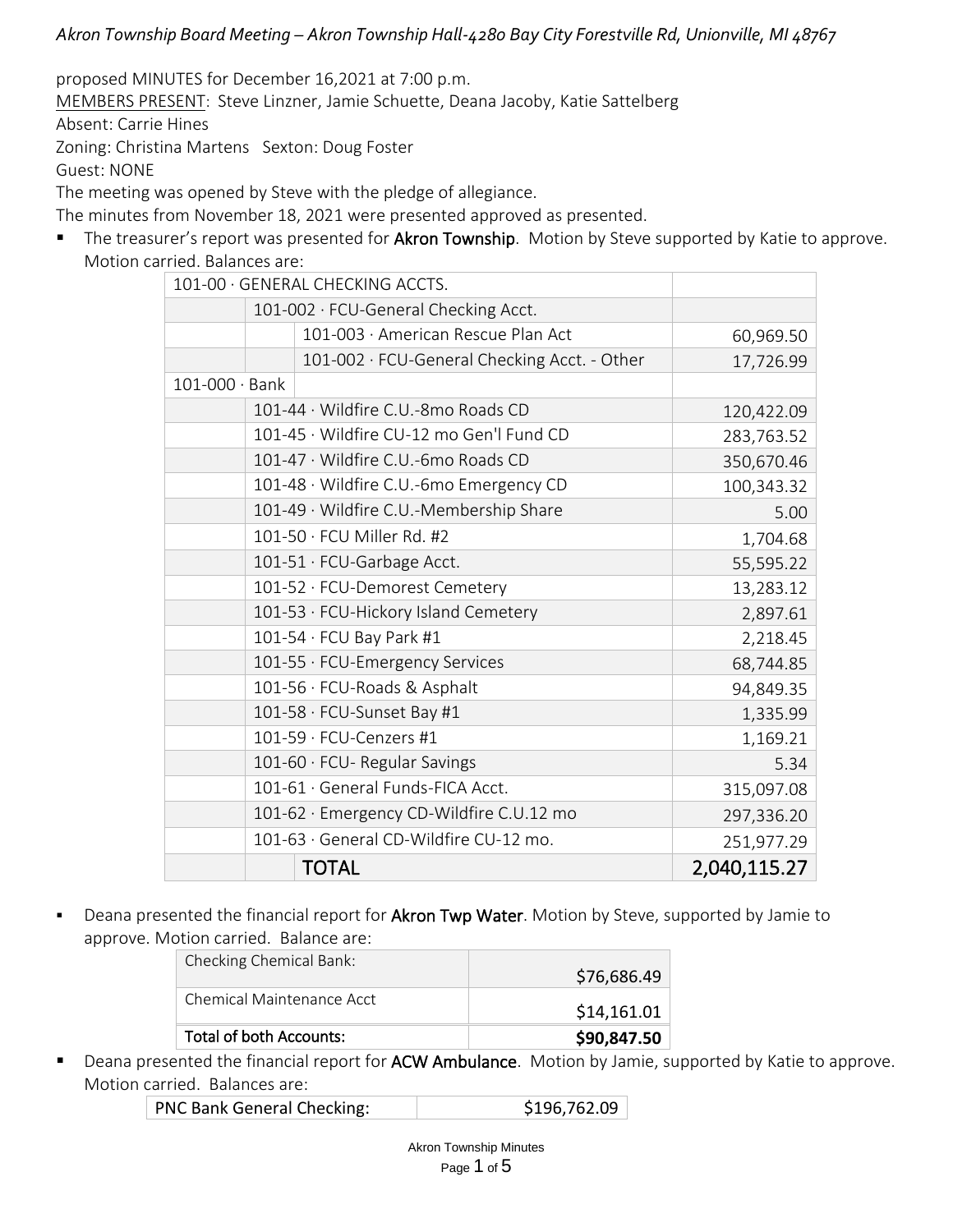| <b>Total of all Accounts:</b>   | \$210,080.42 |
|---------------------------------|--------------|
| Frankenmuth CU Saving           | 105.21       |
| <b>PNC CK Memorial Account:</b> | \$13,213.12  |

- ❖ *Township payable report.* Payable totaling \$20,992.96 still waiting for Emterra invoice and payroll totaling \$5,471.53 was presented by Jamie to be paid. Motion by Steve to approve payable and payroll and to pay Emterra invoice when it received supported by Deana. Motion carried.
- ❖ *Water Payable* No water payables this month.
- ❖ *ACW Ambulance payables* totaling \$5,676.28 and payroll totaling \$14,455.47 was presented by Jamie to be paid. Motion by Steve supported by Deana to pay payable. Motion carried

### Board Report:

- Zoning board set future meeting dates. They are scheduled: January 26, 3:00 PM April 6 at 4:00 PM
- Motion by Jamie Supported by Deana to approved Electric and Fiber Franchise Ordinance with Thumb Electric Cooperative. Roll Call vote: For: Sattelberg,Linzner, Schuette, Jacoby Against: None. Motion passed
- Motion by Jamie to sign the Right-of-Way Telecommunications Permit from Air Advantage LLC. Supported by Steve. Motion Carried
- Motion by Steve to approve the Township meeting schedule. Supported by Deana. Motion passed. Meetings will be:

2022 AKRON TOWNSHIP MEETINGS Thursday, January 13, 2022 7:00 P.M. Thursday, February 17, 2022 7:00 P.M. Thursday, March 17, 2022 7:00 P.M. Thursday, April 21, 2022 7:00 P.M. Thursday, May 19, 2022 7:00 P.M. Thursday, June 16, 2022 7:00 P.M. Thursday, July 21, 2022 7:00 P.M. Thursday, August 18, 2022 7:00 P.M. Thursday, September 15, 2022 7:00 P.M. Thursday, October 20, 2022 7:00 P.M. Thursday, November 17, 2022 7:00 P.M. Thursday, December 15, 2022 7:00 P.M.

Adjourned 9:00 PM Respectfully submitted, Jamie Schuette, Akron Township Clerk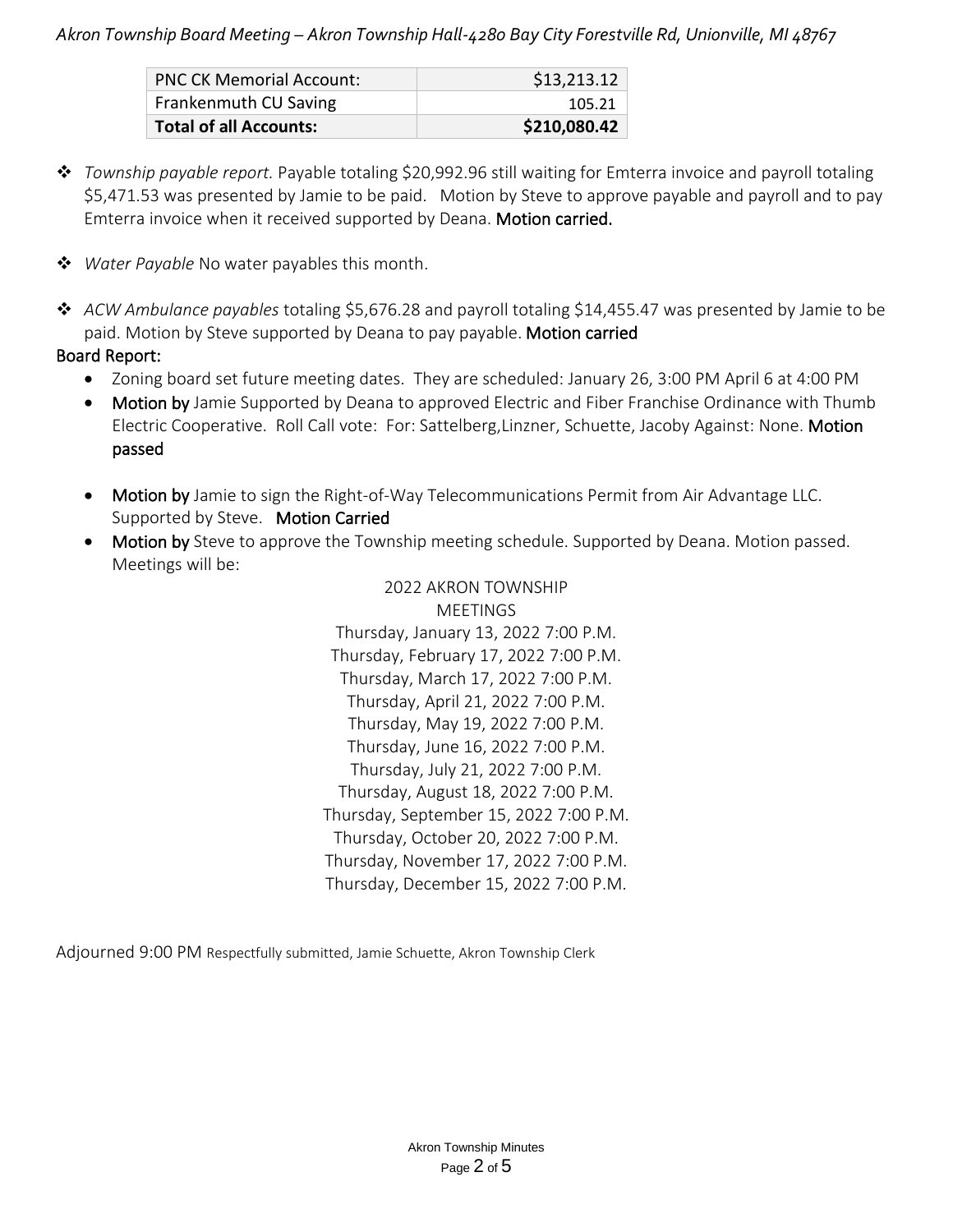#### **ELECTRIC AND FIBER FRANCHISE ORDINANCE** No. 2021-1

AN ORDINANCE GRANTING THE RIGHT, POWER, AND AUTHORITY TO MARKET AND SUPPLY ELECTRICITY, ELECTRICAL SERVICES, AND BROADBAND INTERNET SERVICE TO CUSTOMERS WITHIN THE TOWNSHIP THROUGH AND OVER EXISTING AND FUTURE ELECTRICAL TRANSMISSION LINES, FIBER CABLES AND RELATED EQUIPMENT OWNED AND OPERATED BY AN AUTHORIZED PUBLIC UTILITY AND LOCATED WITHIN THE BOUNDARY LIMITS OF AKRON TOWNSHIP, TUSCOLA COUNTY, MICHIGAN FOR A PERIOD OF YEARS; TO CHARGE FOR SUCH ELECTRICITY AND ELECTRICAL AND BROADBAND INTERNET SERVICES; AND TO HOLD THE TOWNSHIP HARMLESS FROM ALL CLAIMS ARISING FROM THE GRANTING OF SAID FRANCHISE AND THE OPERATIONS OF THE FRANCHISE THEREUNDER.

### **THE TOWNSHIP OF AKRON ORDAINS:**

#### **Section 1: Grant**

(A) The Township of Akron ("GRANTOR") hereby grants to Thumb Electric Cooperative, a Michigan Domestic Non-Profit Corporation, its successors and assigns ("GRANTEE") the right, power, and authority to use the streets, alleys, avenues, ways and other public places of GRANTOR as now constituted and as it may be hereafter extended, for the purpose of building, equipping, maintaining, extending, owning and operating a plant and system for the manufacture, transmission, distribution, and sale of electricity for lighting, heating, and power purposes as well as for such other purposes as electric energy may be used, in and to said Grantor and to the public generally, and to transmit electric energy over transmission and distribution lines to connections and systems in other localities, with poles, wires, conduits, substations and apparatus necessary and convenient for such plant and system upon, across, over, and under each and any of said streets, alleys, avenues, ways and other public places and grounds.

(B) GRANTOR further grants to GRANTEE, its successors and assigns, the right, power, and authority to use the streets, alleys, avenues, ways and other public places of GRANTOR as now constituted and as it may be hereafter extended, for the purpose of building, equipping, maintaining, extending, owning and operating a fiber network system for the generation, transmission, distribution, and sale of broadband internet service as well as for such other purposes as fiber may be used, in and to said Grantor and to the public generally, and to provide broadband fiber service to connections and systems in other localities, with all equipment and apparatus necessary and convenient for such system upon, across, over, and under each and any of said streets, alleys, avenues, ways and other public places and grounds.

(C) This Franchise Agreement and the grant contained herein recognizes that GRANTEE previously and currently operates facilities and provides electric service within certain areas of Akron Township and that nothing in this Franchise Agreement shall impair or adversely affect in any manner the existing and continuing right of GRANTEE to conduct and expand its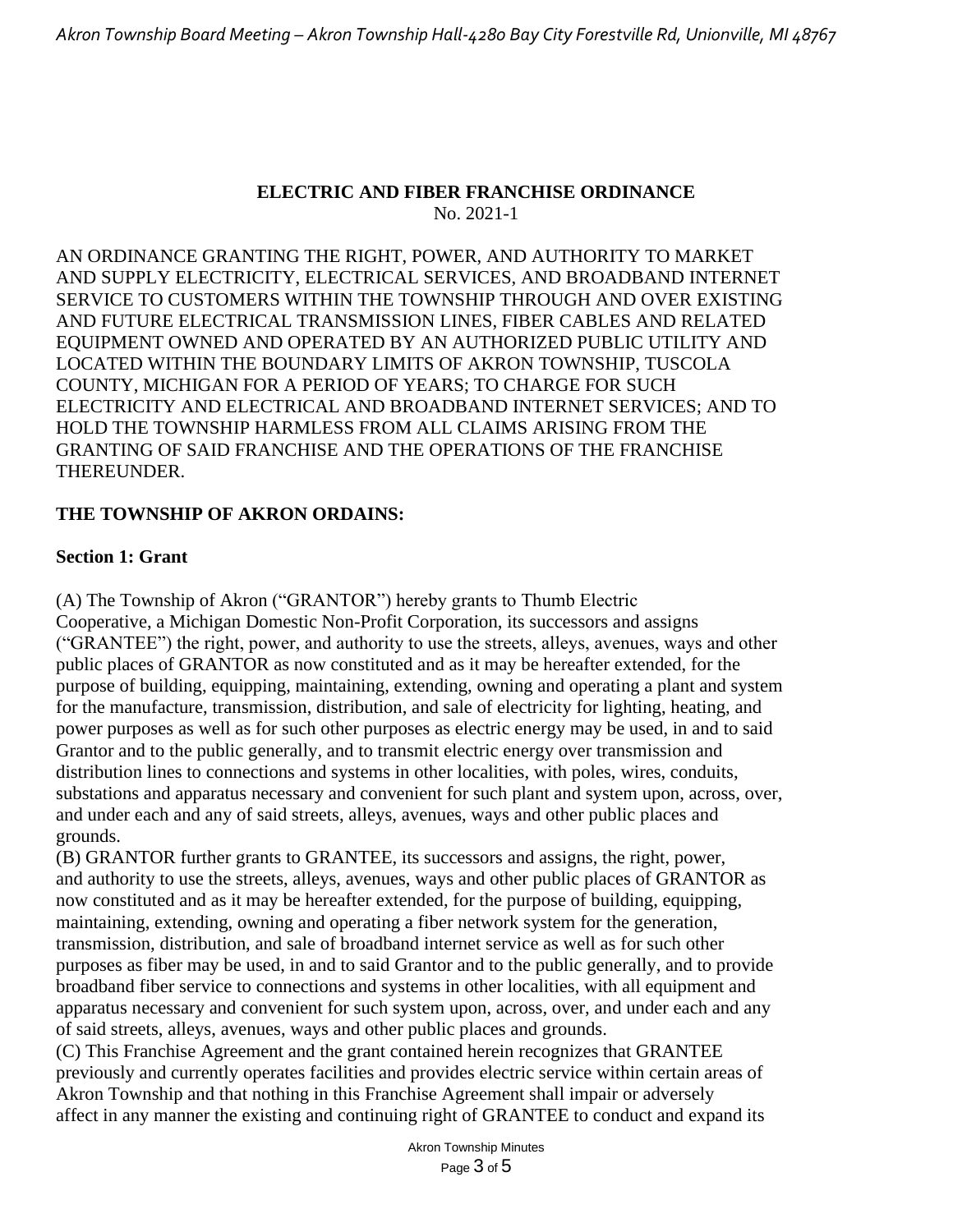operations within those areas of the Township where GRANTEE operates. (D) The GRANTOR further grants to the GRANTEE the right, power, and authority to construct and maintain equipment related to both electrical and broadband services in the following circumstances where such construction is necessary to connect the GRANTEE's customers to facilities owned and operated by an authorized public utility under a franchise with GRANTOR and located within the boundary limits of the Township.

# **Section 2: Term**

This franchise shall be for the term of thirty (30) years.

### **Section 3: Consideration**

In consideration of the rights, powers, and authority granted, the GRANTEE shall faithfully perform all obligations required by this franchise.

### **Section 4: Conditions**

GRANTEE shall have the right to make and enforce reasonable rules and regulations for the sale, delivery, and metering of its electric energy and broadband service and the conduct of its business and may reserve in such rules and regulations the right to disconnect service to customers where GRANTEE's equipment are found to have been tampered with, or who have failed to pay for any services, and to enter upon the premises of its customers at all reasonable times for the purpose of inspecting or repairing equipment, for reading meters, or for removing wires, meters, switches, appliances, or other equipment. This is provided that such rules and regulations shall not be in conflict with law or the rules and regulations from time to time made by any applicable regularly constituted regulatory authority.

GRANTEE covenants and agrees in consideration hereof, that it will maintain service in and to GRANTOR under the rules and regulations specifically imposed by any applicable regularly constituted regulatory authority. However, in accepting this Franchise Agreement, GRANTEE does not guarantee continuous service at all times and shall be relieved temporarily from its obligation to furnish such services continuously in case of any disability caused by an act of God or by the elements, or strikes, or lock-outs, or by any temporary breakdown or failure of machinery, transmission or distribution lines, appliances or apparatus, or by other causes beyond the control of GRANTEE; but it does agree in such cases to exercise due diligence in repair of such machinery, transmission or distribution lines, appliances and apparatus, and to resume operation of same without unnecessary delay.

As an electric power marketer and supplier of electricity and electrical services, GRANTEE will not impair, obstruct or attempt to control any street, alley, bridge, highway, waterway or other public place.

# **Section 5: Hold Harmless**

GRANTEE covenants and agrees that it will indemnify and hold GRANTOR free and clear of any claims for damages or otherwise caused by the negligence of the GRANTEE in the construction, operation, or maintenance of its property within the Township. It is understood and agreed that, in the event of claims being presented or prosecuted against GRANTOR, the GRANTEE shall have the right to defend against the same and to settle and discharge same in such manner as it may see fit. To this end, GRANTOR agrees to notify the GRANTEE of such claims and to furnish to it such information and assistance as may be necessary in defense thereof.

### **Section 6: Franchise Not Exclusive**